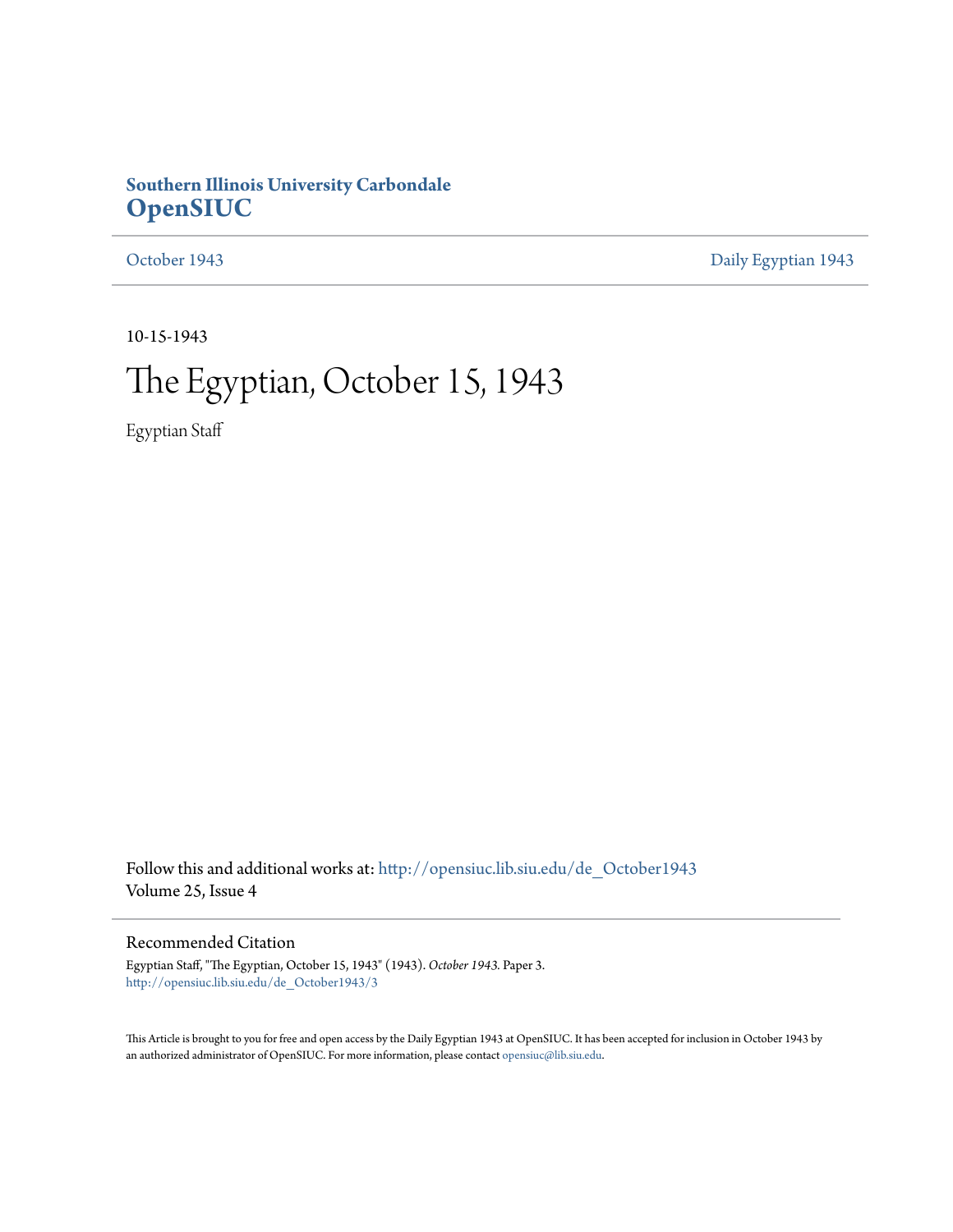

Here And There<br>-News Summary

VOLUME 25

# HOMECOMING COMMITTEES **LAY SUPERB PLANS FOR**<br>
WEEK-END OF OCT. 22-23<br>
The transform over of the sixteed of the state of the state of the state of the state of the state of the state of the state of the state of the state of the state and the s **LAY SUPERB PLANS FOR**

sor:<br>-W. Boatman, chairman.<br>- Lee Freeman. Nancy Lee Freem<br>Alice Doley.<br>Helen Matayn.<br>Analee Mawdsiey.<br>Mary Ann Peek.<br>Jane Swofford.<br>LaDonna Weaver.

DANCE-Mr. Bone, faculty spon

Jean Frost, Ch.<br>Helen Pellock. Nary Tonini.<br>Bill Walker.<br>Bill Welborn

FINANCE-Mr. Buboltz and Mr.<br>McDautel, sponsors:<br>Marjorie Dawe, Ch.<br>James Wilson.<br>Theodore Taylor.

enses at the meteors and with a Bonda and the state of the state of the state of the state of the state of the state of the state of the state of the state of the state of the state of the state of the state of the state

ce create (maintan, Lillian Jet, Anna, will be back to give via<br>
ind. (Both paint and con- a pass in our cheers. With a<br>
idon--Ve Bartellow is pass in our cheers. With a<br>
idon--Ve Bartellow is considered like this how can

Chairman, Dee Karra-<br>| House, Jeanne Jacobs,<br>| Honse.<br>| Chairman, Dick Osland.

- natz.<br>it director\_Annabel Scott 

ouse.<br>It takes the netors, but it also<br>kes the various stage crews to<br>ke the play a success, and<br>ese people descrve a great deal

DUCT EXTENSION COURSE WE HAVE A **CAFETERIA** exact location and purpose

G

of the College Cafeteria is no question to the students of S.I.N.U. college institution possiu<br>this article enlighten you<br>beneficial project, while gi<br>dit to the cafeteria and

CARBONDALE, ILLINOIS, FRIDAY, OCTOBER 15, 1943

USE IT!

**WHO WILL BE**<br> **EVERY ONE CONTROLLED FORM** INTEGRATION INTEGRAL CONTROLLED INSTRUCTED IN THE CONTROLLED TO THE CONTROLLED TO THE CONTROLLED TO THE CONTROLLED TO THE CONTROLLED TO THE CONTROLLED TO THE CONTROLLED TO THE CO

Nature.<br>
Nature et al. (2011) and the case is still be one ing a carteeria in peace sime is<br>
the case is still present int,<br>
The class is still present Paulty was had one of in almost important<br>  $\begin{bmatrix}\n\text{R} & \text{R} \\
\text{R} &$ 

(b)  $\frac{1}{2}$ <br>  $\frac{1}{2}$ <br>  $\frac{1}{2}$ <br>  $\frac{1}{2}$ <br>  $\frac{1}{2}$ <br>  $\frac{1}{2}$ <br>  $\frac{1}{2}$ <br>  $\frac{1}{2}$ <br>  $\frac{1}{2}$ <br>  $\frac{1}{2}$ <br>  $\frac{1}{2}$ <br>  $\frac{1}{2}$ <br>  $\frac{1}{2}$ <br>  $\frac{1}{2}$ <br>  $\frac{1}{2}$ <br>  $\frac{1}{2}$ <br>  $\frac{1}{2}$ <br>  $\frac{1}{2}$ <br>  $\frac{1}{2}$ <br>  $\frac{1}{2}$ 

An IMP + ALL sample of this contribute the 1943 following the distribution<br>in the chance of 2500 and 3000 in the chance of 2500 and 3000<br>18k this year had the McModist<br>andomed, however, weeks are<br>the the

 ${\bf H}({\bf OMECOMING-SCHEDDILLE}) {\bf H}({\bf OME COMES-SCHEDDILLE}) {\bf H}({\bf OME COMES-SCHEDDILLE}) {\bf H}({\bf OME COMES-SCHEDDILLE}) {\bf H}({\bf OME COMES-SCHEDDILLE}) {\bf H}({\bf OME COMES-SCHEDDILLE}) {\bf H}({\bf OME COMES-SCHEDDILLE}) {\bf H}({\bf OME COMES-SCHEDDILLE}) {\bf H}({\bf OME COMES-SCHEDDILLE}) {\bf H}({\bf OME COMES-SCHEDDILLE}) {\bf H}({\bf OME COMES-SCHEDDILLE}) {\bf H}({\bf OME COMES-SCHEDDILLE}) {\bf H}$ nowever.<br>or∴ and<br>advisor and an automobilism in<br>provenient in converted in the step (bound a better S.I.N.U. A land, and limit<br>a. instead in the step (bound in the step (bound in the step (bound in<br>the step (bound in the step (bound in the step o



 $\mathscr{A}$ 





## **Homecoming Activities To Begin Officially With Flag Raising Ceremony Friday**

**HOMECOMING** 

**OCTOBER 22-23** 

NUMBER 4

### Activities Climaxed By Crowning of Queen At Dance Saturday Night; Jay McShann and Orchestra To Furnish The Music

On Friday morning, October 22, at 11:00. Homecoming<br>activities will officially open with the flag raising and pep<br>rally at the flag pole and the pared and second pep rally up-

**EXERCISE AND AND HIS ORCHESTRA**<br>
TRUP at the flag pole and the pared and second pep rally up-<br>
16XY MGBLANN AND HIS ORCHESTRA<br>
The pep activities committee announced that the following<br>
The band as overally and the parti

he prod

the presentation of the Queen's<br>court, the five girls receiving the<br>highest number of votes, and the<br>presentation of the two attendants DR. STINSON,

**EXECUTE TO ACCEPT THE CONTRACT CONTRACT AND ALL CONTRACT CONTRACT OF A CONTRACT ON A CONTRACT ON A CONTRACT ON A CONTRACT ON A CONTRACT ON A CONTRACT ON A CONTRACT ON A CONTRACT ON A CONTRACT ON A CONTRACT ON A CONTRACT** The Agriculture Department of makes the freshm

me turn [F Arrivalum in the particular of the college<br>of the college of the College and the state of the College and the particular state of the College and the<br>solution of the particular on the particular of the collecti

duled to began at 2 ob eviving the degree of played beyond at Science in Agricule manity High School<br>then until September, annually High School ptennet, sile Community High School<br>ptennet, sile Community High School<br>mployed and your

1 and section a  $\frac{1}{2}$  in . Similarly, and the part of the main half of those streamly part will be used the section of the Similar of the Similar Similar Similar Similar Similar Similar Similar Similar Similar Similar

partment of the college of agric and then continue and the cubic resulting at the University of the limited result of the state and the state and the state and the state of the state of the state of the state of the state

The contract of the same state of the contract of the contract of the contract of the contract of the contract of the contract of the contract of the contract of the contract of the contract of the contract of the contrac

dramar

`<br>‴The I<br>∽mi G onstrate the ates Anather toom will provide real and relaxation, and there we<br>he writing facilities and gauses in the writing facilities and gauses<br>free plans also be<br>telede plans and the prosibility of a stimulate and the prosibility





Their bit in matching this case and our property of our gradient and only to the state of the state of the state of the state of the state of the state of the state of the state of the state of the state of the state. All a change

on en any constant de la partie de la partie de la partie de la partie de la partie de la partie de la partie de la partie de la partie de la partie de la partie de la partie de la partie de la partie de la partie de la p

as chairman the community of the China of the China of the China of the China of the China of the China of the China of the China of the China of the China of the China of the China of The China of The China of China of Ch

orena<br>Dr. Stins⊾n as<br>'nem Houde, π soi use, a social frateruity, coming<br>Alpha Zeta, Gaunna Sig Cym<br>, and Sigma Xi fraterui strieds

## TICKETS MOVING SLOW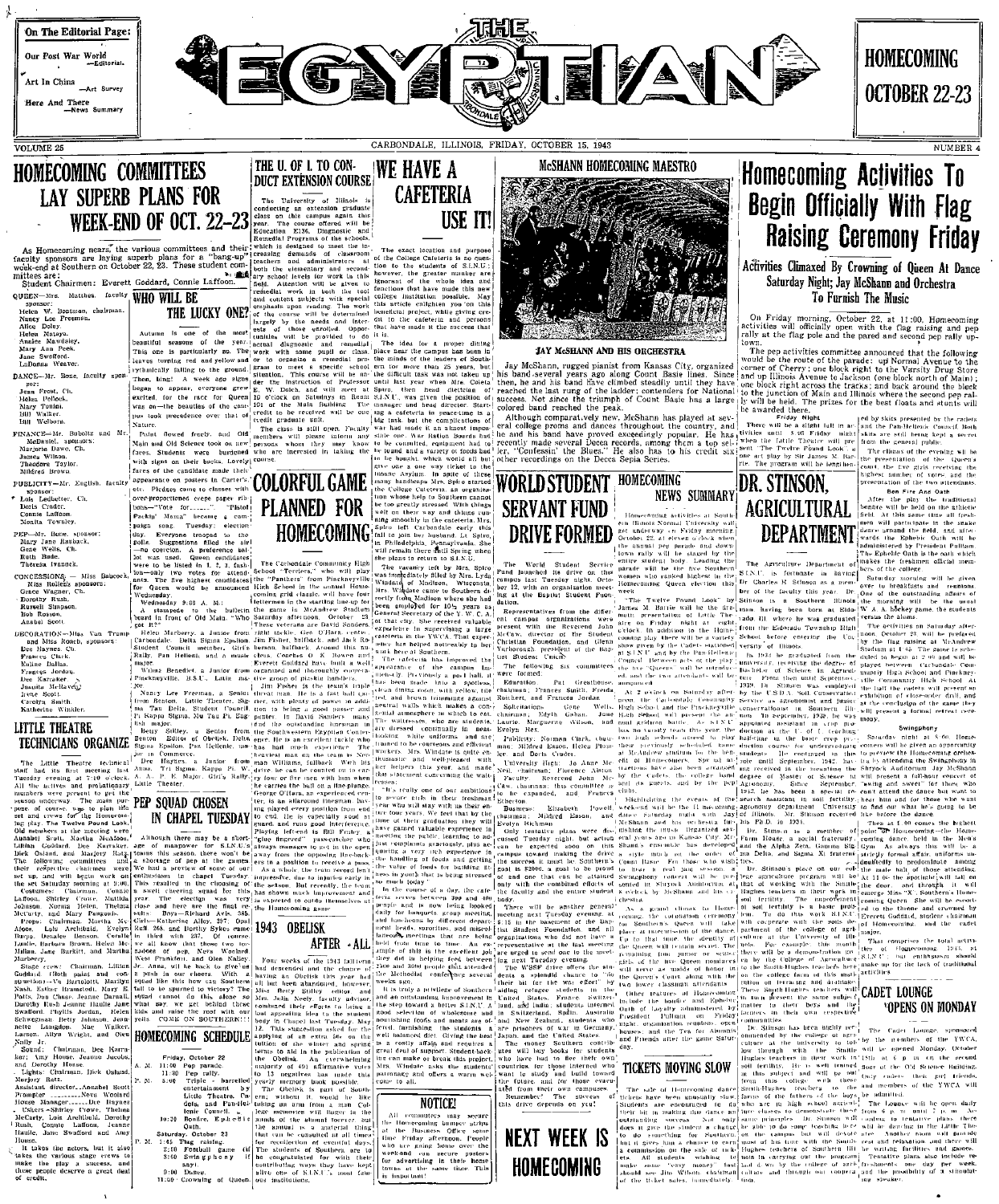



THE ECYPTIAN

<u>rom. Mhemee Co</u>r

**MINS ARTIFULL** 



# HERE AND THERE

By MARY JANE RAUBACK

In the News; The U.S. The MARY JANE RADSACK (AUSA CONTRACT)<br>
In the California of the Case of the Case of the Case of the Case of the Case of the Case of the BNO<br>create the DV of the Shelty of the Figure of the Transversi

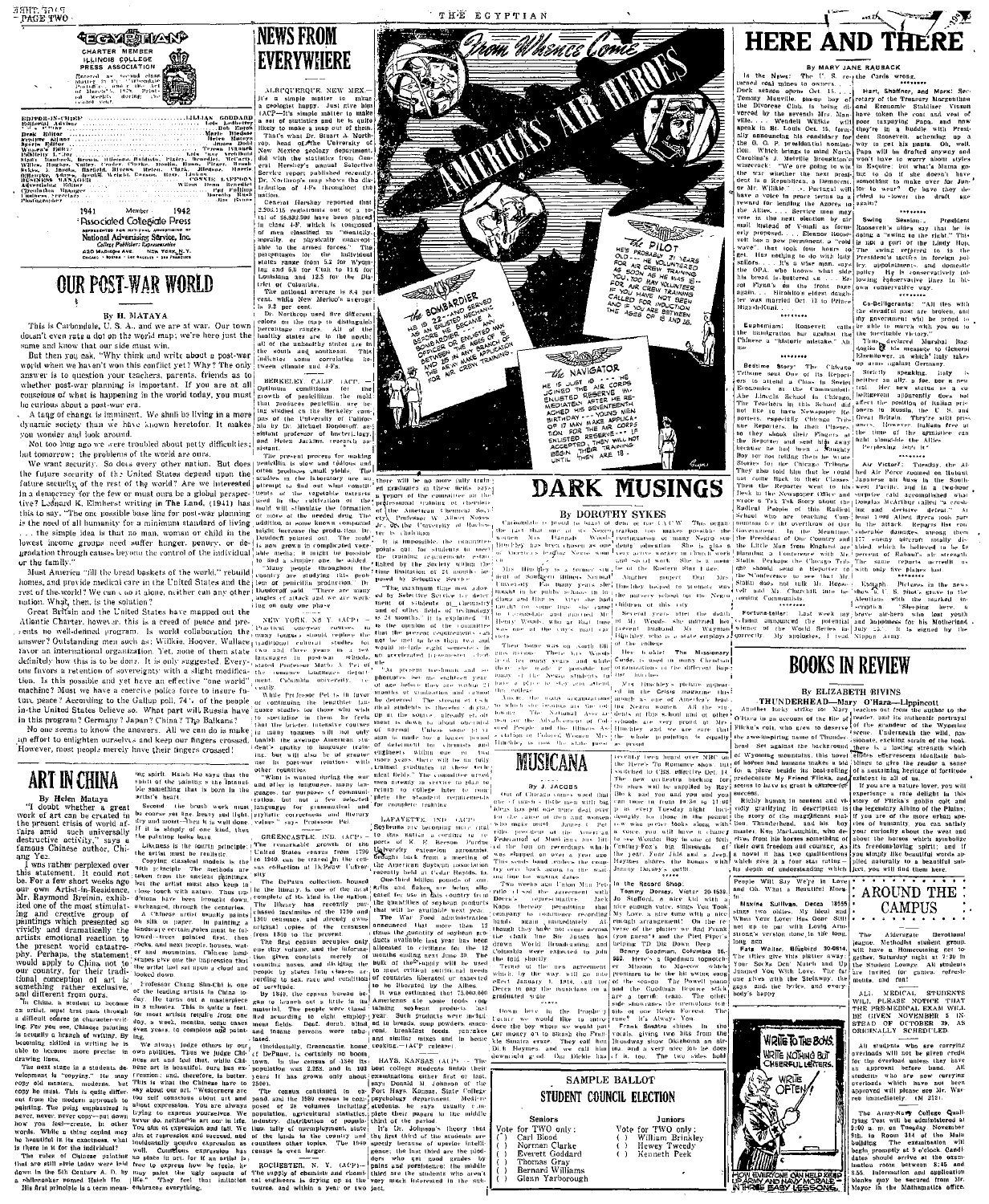

not Marcon who graduated with rat Melcer, who graduated with<br>the class of 1942, has received a to do graduate 

.<br>sestabilos Dal Mor

IN THIS CORNER

 $stration$ 

**By PAT BARFIELD** 

**S. C. F. NEWS FROM OTHER** Less Thursday evening. I man<br>eed to sandwich in a few extre **SCHOOLS** 

 $\begin{array}{ll}\n\text{and } & \text{and } & \text{if } & \text{and } \\
\text{and both } & \text{if } & \text{if } & \text{if } & \text{if } \\
\text{and } & \text{if } & \text{if } & \text{if } \\
\text{then } & \text{if } & \text{if } & \text{if } \\
\text{then } & \text{if } & \text{if } & \text{if } & \text{if } \\
\text{and } & \text{if } & \text{if } & \text{if } & \text{if } \\
\text{and } & \text{if } & \text{if } & \text{if } & \text{if } \\
\text{and } & \text{if } & \text{if } & \$ Bing that the scace...<br>sibility to its man in ser-<br>that they were still as<br>part of the actool which influ<br>for factors which influ<br>for factors which influ

an is one that<br>so and choule

Chronicle, Hofst<br>Hempstead, New You<br>We have arranged quest a. ...<br>of addressing

I was fortunate pearby for jeep-rookies, and<br>one of the prov. glared when the driver reman<br>I the Army Ord he'd really "open her up" e Army Unit (That<br>
mean interest-<br>
in was a hair-<br>
wards and weaveled away in plane<br>
Ancertenn sub-levels district.<br>
The case is less the subsection of the should like<br>
yone of the other sheet" he should be<br>
severn distrib  $max$ 

**SOCIETY PAGE** 

By MARY BALDWIN<br>The Tri Sigma secority begand<br>the social season with Open ance به سیست.<br>http://w er accordion. Other form forms ing cards and denting v<br>raing cards and denting<br>raings.

Atoms" of Kai Shek Hall<br>very thorough Initiation<br>cooperative by the "Ele-<br>of the stane residence

of \$14 South North en House hast Sunday.<br>from 4:00 to 6:39 p n

**Bud** 

and Anne Halpin of<br>After the initiation<br>the givis attended in

es mass, as napped one<br>of to drap me, hinb by<br>onto solid ground again nway a stretcher plac

**CORSAGES Order Early** From **Buzbee, Florist** 

ATTENTION! ALL CADETS! FUN, FOOD, and FELLOWSHIP **Baptist Foundation SERVICE MEN'S CENTER** JUST WEST OF CAMPUS

SATURDAY-7:30-10:00



### PULLIAM ATTENDS SALINE COUNTY **TEACHERS' INSTITUTE**

**Daillows** 



### By MARIE BLEDSOE

history

-<br>BULLOCK: 1943 slogan Is<br>istion. Tex- year has to be

35 or 50 miles nway. The who went on history trips<br>the went on history Fig. . .<br>It wasn't so . . . Fig.<br>is seens to be the Texas<br>at but can we help it if the con-<br>on the Lone Star stations. This **Activ** 

**PUBLICATIONS** 

## **GOT IT? GET IT!**

"ain't' "It" will dress formal play, at the game, They at the dance. Classify it | please you, but also to fit If your classifiation is right,<br>ou know by now that "it" college budget. by the latest Gallop Poll, men cans war stamp corsages in like them, too. The Coed Voltwo delicious models. One of unteer Corps and the Girls'<br>these is the perfect top-knot Rally committee will be sellfor all luscius maidens, and ing the coranges at Homecom-<br>the other is a neat little fix-<br>ling.



**CHILD GUIDANCE** 

**KNIGHTS PLAN STAG PARTY** 

## **HOMECOMING**

**EXECUTE THE SECOND CONSUMING THE SECOND TERM IN THE SECOND ACTION**<br>are but little bays who laughed the reass leader in P E. class who laughed<br>uring cultatively and who spent uring cultatively and who spent<br>ranged of the h

## PSYCHO. CLINIC VARSITY SPORTS FOR PHYSICAL EDUCATION



STARS IN SERVICE





stadent ideas





tak<br>Dur